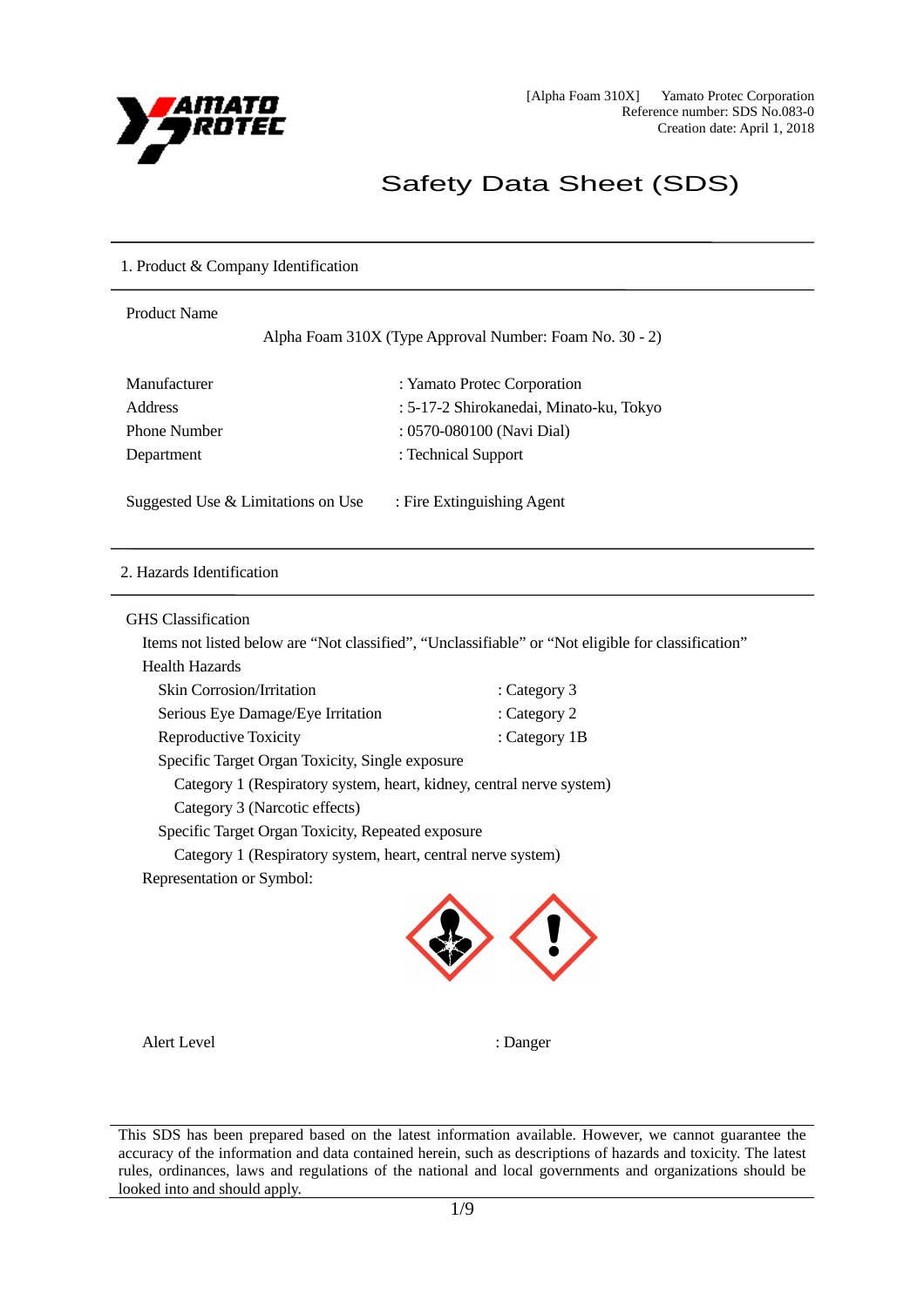

Health hazard ststements Causes mild skin irritation Causes serious eye irritation May cause an allergic skin reaction May damage fertility or the unborn child May cause drowsiness or dizziness Causes damage to Respiratory system, heart, kidney, central nerve system Causes damage to Respiratory system, heart, central nerve system through prolonged or repeated exposure. Precautionary statement Safety Precautions Do not handle until all safety precautions have been read and understood. Do not breathe dust/fume/gas/mist/vapors/spray. Do not eat, drink or smoke when using this product. Wash hands thoroughly after handling. Avoid release to the environment. Wear protective gloves/protective clothing/eye protection/face protection. Wear respiratory protection. First Aid Measures IF SWALLOWED Call a POISON CENTER/ doctor if you feel unwell. IF ON SKIN Wash with plenty of water and soap. If experiencing respiratory symptoms: Get medical advice/attention. IF IN EYES Rinse cautiously with water for several minutes. Remove contact lenses, if present and easy to do. Continue rinsing. If eye irritation persists: Get medical advice/ attention. If exposed Get medical advice/attention. IN INHALED Remove person to fresh air and keep confortable for breathing. Storage Avoid high humidity, keep the product within the operating temperature range, and if possible, under lock indoors. Disposal The contents and the container should be disposed of by waste disposal contractors licensed by the Governor.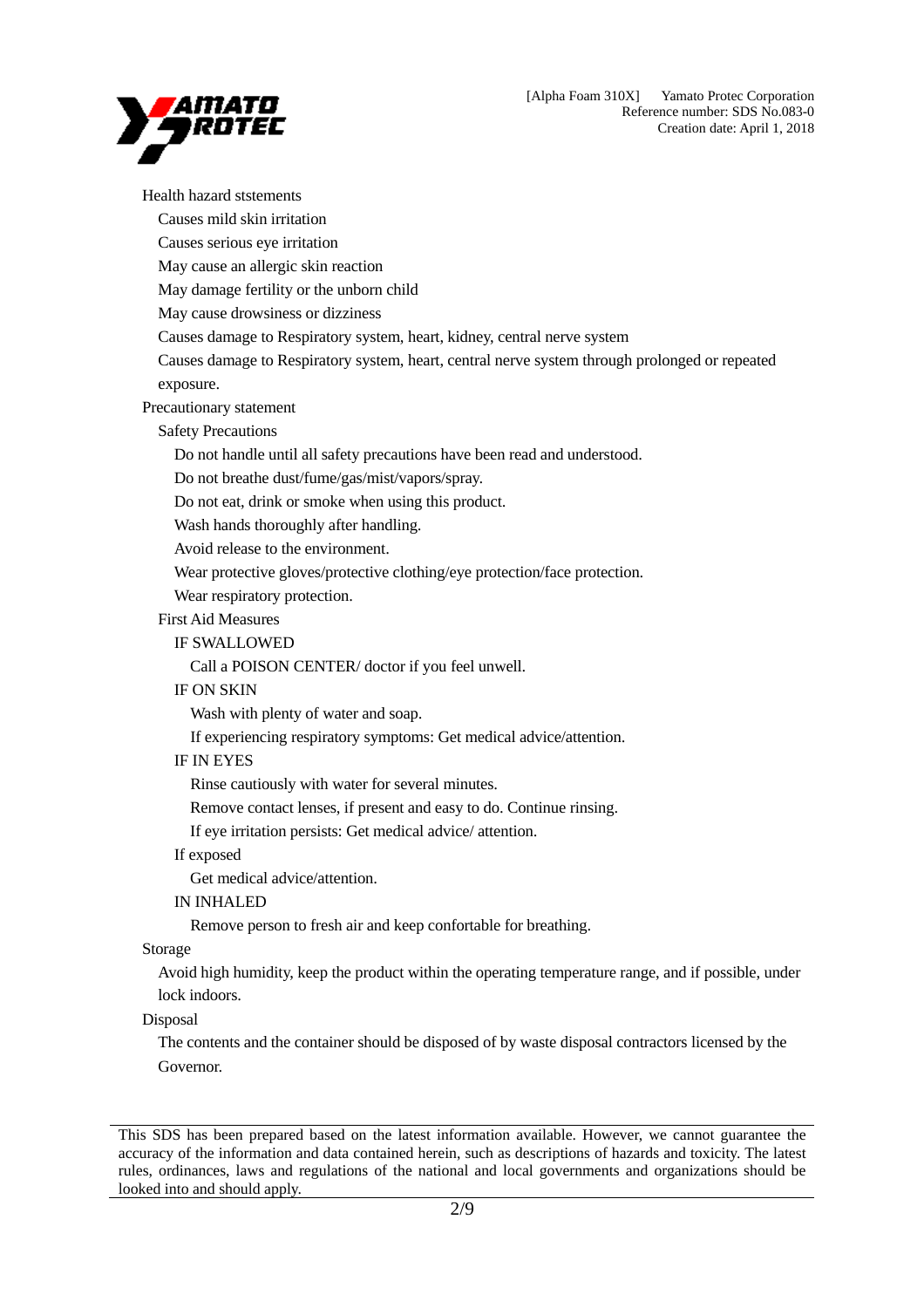

## 3. Composition/Information on Ingredients

Chemical Name or Common Name : Fire extinguishing foam

: Mixture

(Aqueous film-forming fire extinguishing foam)

| <b>Chemical Name</b><br>or Common Name | <b>CAS</b> Number | <b>Official Gazette</b><br>Reference Code | Concentration or<br><b>Concentration Range</b> |
|----------------------------------------|-------------------|-------------------------------------------|------------------------------------------------|
| Diethylene glycol monobutyl ether      | 112-34-5          | $(2)-422$                                 | 10 to 20%                                      |
| Ethylene glycol                        | $107 - 21 - 1$    | $(2) - 230$                               | 10 to 20%                                      |
| Hydrocarbon surfactant                 | Available         | Available                                 | 5 to 15%                                       |
| Fluorochemical surfactant              | Available         | Available                                 | 1 to $5%$                                      |
| Adipic acid                            | $124 - 04 - 9$    | $(2) - 858$                               | 1 to $5%$                                      |
| Triethanolamine                        | $102 - 71 - 6$    | $(2) - 308$                               | 1 to $5%$                                      |

#### 4. First Aid Measures

#### IF SWALLOWED

Call a POISON CENTER/ doctor if you feel unwell.

#### IF ON SKIN

Wash with plenty of water and soap.

If experiencing respiratory symptoms: Get medical advice/attention.

## IF IN EYES

Rinse cautiously with water for several minutes.

Remove contact lenses, if present and easy to do. Continue rinsing.

If eye irritation persists: Get medical advice/ attention.

### If exposed

Get medical advice/attention.

#### IN INHALED

Remove person to fresh air and keep confortable for breathing.

#### 5. Fire Fighting Measures

- Fire Extinguishing Agent : Not applicable due to non-combustibility Fire Extinguishing Agent Not To Be Used : Not applicable Special Hazards : No data available Special Fire Fighting Procedures : Not applicable Protection of Fire Fighters : Not applicable
	-
	-
	-
	-
	-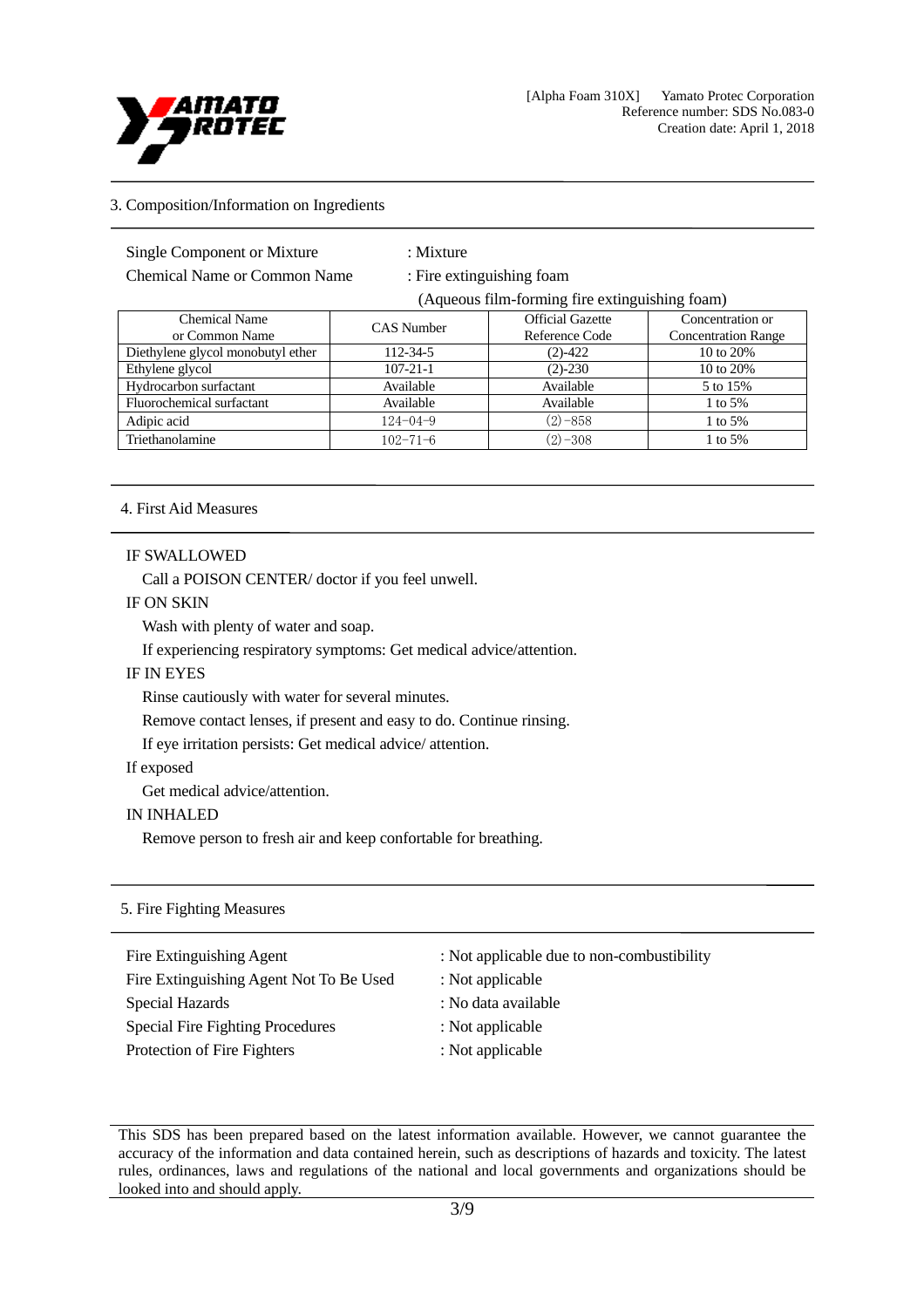

## 6. Leakage Measures

Personal Precautions, Protective Equipment and Emergency Measures

Immediately isolate the appropriate distances in all directions as leakage area.

Prohibit unauthorized persons from entering the area.

The workers should wear suitable protective equipment (See "8. Exposure Prevention and Protection Measures") and avoid eye or skin contact and inhalation.

Do not touch any damaged container or leaked material without wearing suitable protective clothing.

When a fire does not occur during leakage, wear hermetic and impermeable protective clothing.

Stay in the wind.

Leave depression.

Ventilate sealed places.

Environmental Precautions

Be careful not to affect the environment by discharging into rivers and others.

Dispose of the collection as industrial waste.

Collection, neutralization, containment, and cleanup procedures and equipment

In the case of a small quantity, immediately sweep it with sand or sawdust, or scoop it into a sealable container. In the case of massive spill, enclose it in embankment to prevent outflow and guide it into a safe place before disposal.

Prevention of Secondary hazards

Collect leaked material immediately.

Prohibit unauthorized persons from entering the area around the leaked place.

In the case of inflow into rivers or public waterways, report to the person in charge of pollution in the local government immediately.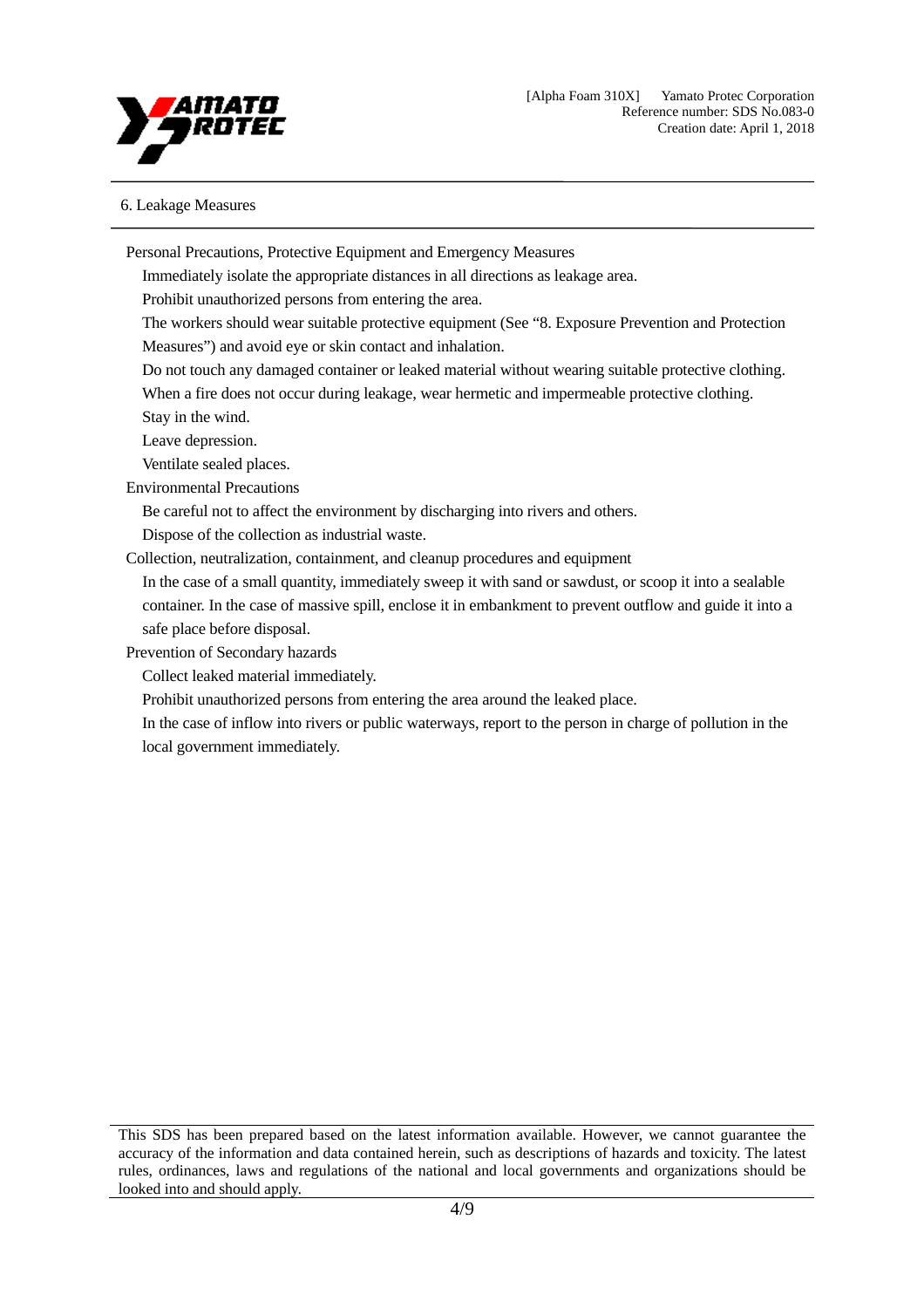

#### 7. Handling and Storage Instructions

| Handling                              |                                                                 |
|---------------------------------------|-----------------------------------------------------------------|
| <b>Technical Measures</b>             | : Implement measures stated in "8. Exposure Prevention and      |
|                                       | Protection Measures" and wear suitable protective equipment     |
|                                       | such as protective glasses and gloves.                          |
| Local Exhaust and Whole Ventilation   | : Implement local exhaust and whole ventilation stated in "8.   |
|                                       | <b>Exposure Prevention and Protection Measures."</b>            |
| Safe Handling Instructions            | : Use only outdoors or in a well-ventilated area.               |
|                                       | Avoid contact, inhalation or swallowing.                        |
|                                       | Wash hands thoroughly after handling.                           |
| Storage                               |                                                                 |
| <b>Storage Conditions</b>             | : Avoid high humidity, keep the product within the operating    |
|                                       | temperature range, and if possible, under lock indoors.         |
| <b>Container and Packing Material</b> | : Product container or appropriate fire extinguishing equipment |
|                                       |                                                                 |

## 8. Exposure Prevention and Protection Measures

| <b>Equipment Measures</b>               | : Perform exhaust ventilation to keep the atmospheric<br>concentration within exposure limits.<br>Install eye washer and safety shower in the workplace to store |
|-----------------------------------------|------------------------------------------------------------------------------------------------------------------------------------------------------------------|
|                                         | and handle this product.                                                                                                                                         |
| <b>Control Concentration</b>            | : Not specified.                                                                                                                                                 |
| Allowable Concentration                 | : Ethylene glycol                                                                                                                                                |
|                                         | STEL C $100$ mg/m <sup>3</sup> , Upper limit (ACGIH)                                                                                                             |
|                                         | Diethylene glycol monobutyl ether                                                                                                                                |
|                                         | Time weighted average 7ppm (Proposed value)                                                                                                                      |
|                                         | (Inhalational mist and vapor)                                                                                                                                    |
| <b>Equipment Measures</b>               | : Local exhaust, eye washer, safety shower                                                                                                                       |
| Protective Equipment                    |                                                                                                                                                                  |
| <b>Respiratory Protective Equipment</b> | : Wear suitable respiratory protective equipment.                                                                                                                |
| <b>Hand Protection</b>                  | : Wear suitable protective gloves.                                                                                                                               |
| <b>Eye Protection</b>                   | : Wear suitable protective glasses.                                                                                                                              |
| Skin and Body Protection                | : Wear suitable protective clothing and masks.                                                                                                                   |

This SDS has been prepared based on the latest information available. However, we cannot guarantee the accuracy of the information and data contained herein, such as descriptions of hazards and toxicity. The latest rules, ordinances, laws and regulations of the national and local governments and organizations should be looked into and should apply.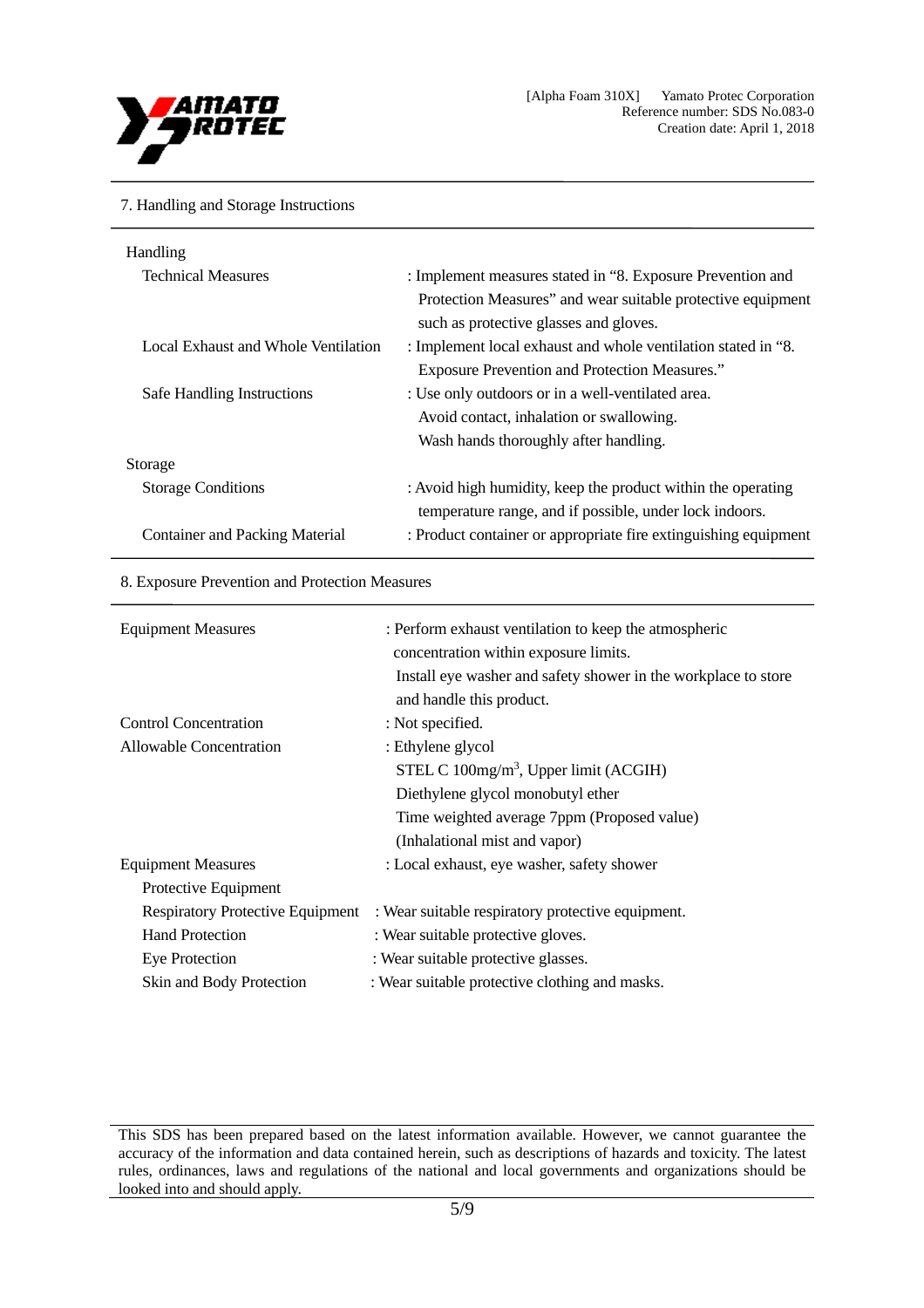

9. Physical and Chemical Properties

| Physical State, Form, Color                            | : Yellow transparent liquid |
|--------------------------------------------------------|-----------------------------|
| Odor                                                   | : Unique odor               |
| pH                                                     | : 7.8 $(20 °C)$             |
| Melting Point, Freezing Point                          | : No data available         |
| Boiling Point, Initial Boiling Point and Boiling Range | : No data available         |
| <b>Flash Point</b>                                     | : None                      |
| <b>Explosion Limits</b>                                | : No data available         |
| Vapor Pressure                                         | : No data available         |
| Vapor Density ( $air = 1$ )                            | : No data available         |
| Specific Gravity (relative density)                    | : 1.05 (20 °C)              |
| Solubility                                             | : Easily soluble in water   |
| <b>Octanol-Water Partition Coefficient</b>             | : Not applicable            |
| <b>Autoignition Temperature</b>                        | : No data available         |
| Decomposition Temperature                              | : No data available         |
| Odor Threshold                                         | : No data available         |
| <b>Evaporation Rate</b>                                | : No data available         |
| Flammability (solid, gas)                              | : Not applicable            |
| <b>Viscosity</b>                                       | : 4.2 cSt $(20 °C)$         |

10. Stability and Reactivity

| Stability                        | : Stable under normal handling conditions                                          |
|----------------------------------|------------------------------------------------------------------------------------|
| Reactivity                       | : No data available                                                                |
| <b>Hazardous Reactivity</b>      | : No hazardous reactivity under normal handling conditions                         |
| Conditions to Avoid              | : No data available                                                                |
| Incompatible Hazardous Materials | : No data available                                                                |
| Hazardous Decomposition Products | : HF (hydrogen fluoride), F2 (fluorine gas) and fluorocarbons<br>can be generated. |
|                                  |                                                                                    |

This SDS has been prepared based on the latest information available. However, we cannot guarantee the accuracy of the information and data contained herein, such as descriptions of hazards and toxicity. The latest rules, ordinances, laws and regulations of the national and local governments and organizations should be looked into and should apply.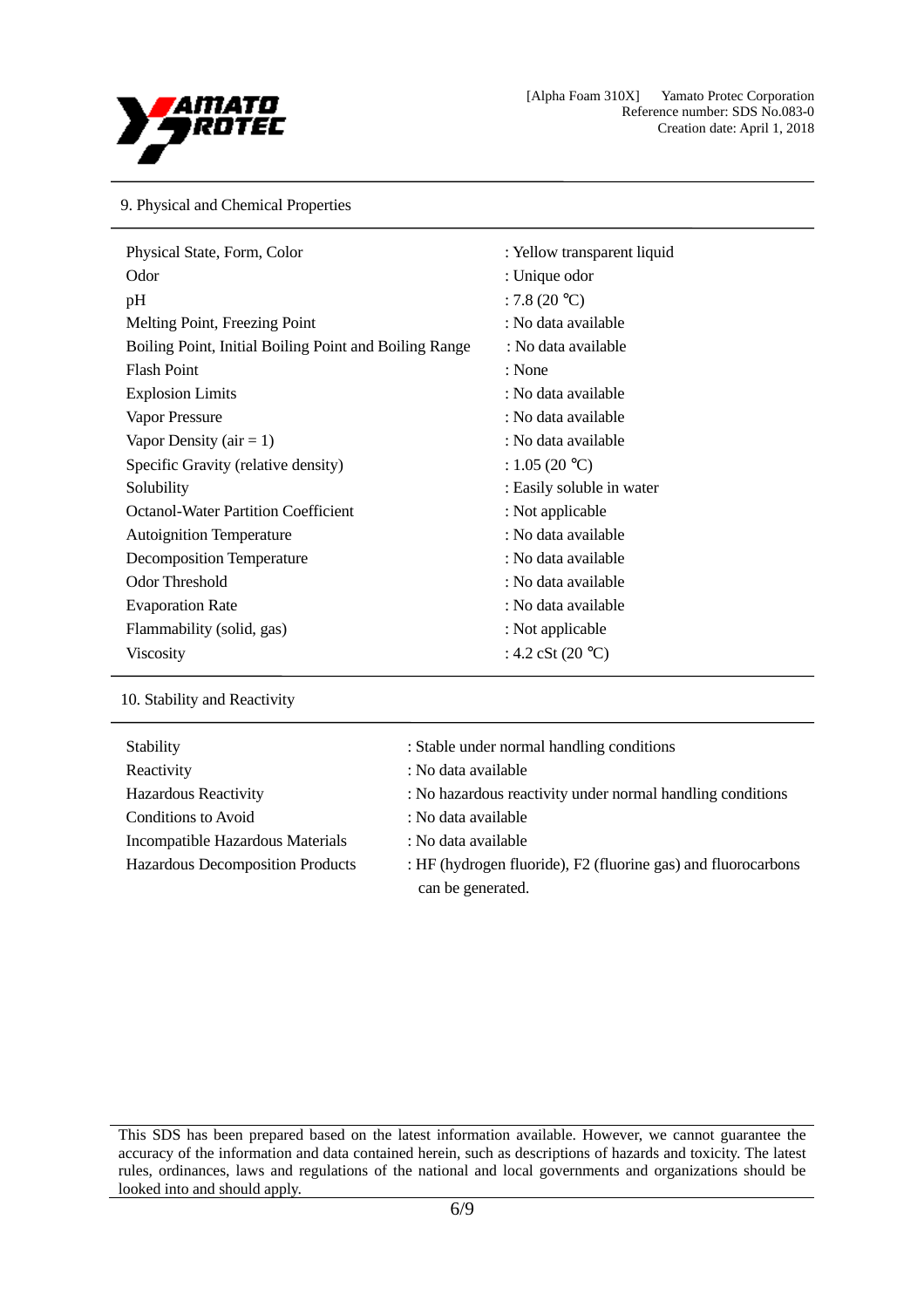

## 11. Toxicological Information

| <b>Acute Toxicity</b>                                                | : Not classified    |  |
|----------------------------------------------------------------------|---------------------|--|
| <b>Skin Corrosion/Irritation</b>                                     | : Category $3$      |  |
| Serious Eye Damage/Eye Irritation                                    | : Category 2        |  |
| <b>Respiratory or Skin Sensitization</b>                             | : Category 1        |  |
| Germ-Cell Mutagenicity                                               | : No data available |  |
| Carcinogenicity                                                      | : No data available |  |
| Reproductive Toxicity                                                | : Category 1B       |  |
| Specific Target Organ Toxicity (Single exposure):                    |                     |  |
| Category 1 (Respiratory system, heart, kidney, central nerve system) |                     |  |
| Category 3 (Narcotic effects)                                        |                     |  |
| Specific Target Organ Toxicity (Repeated exposure):                  |                     |  |
| Category 1 (Respiratory system, heart, central nerve system)         |                     |  |
| <b>Aspiration Hazard</b>                                             | : No data available |  |

## 12. Environmental Impact Information

| Hazardous to the aquatic environment – Acute hazard     | : Not classified                 |
|---------------------------------------------------------|----------------------------------|
| Hazardous to the aquatic environment – Long term hazard | : Not classified                 |
| Ecotoxicity                                             | : No data available              |
| Persistence and Decomposability                         | : No data available              |
| <b>Bioaccumulation</b>                                  | : No data available              |
| Migration in soil                                       | : No data available              |
| <b>Others</b>                                           |                                  |
| Other Environmental Toxicity:                           |                                  |
| BOD: $1.6 \times 10^4$ mg/L (3% water solution)         | Measurement method JIS K 0102 21 |
| COD: $8.3 \times 10^3$ mg/L (3% water solution)         | Measurement method JIS K 0102 21 |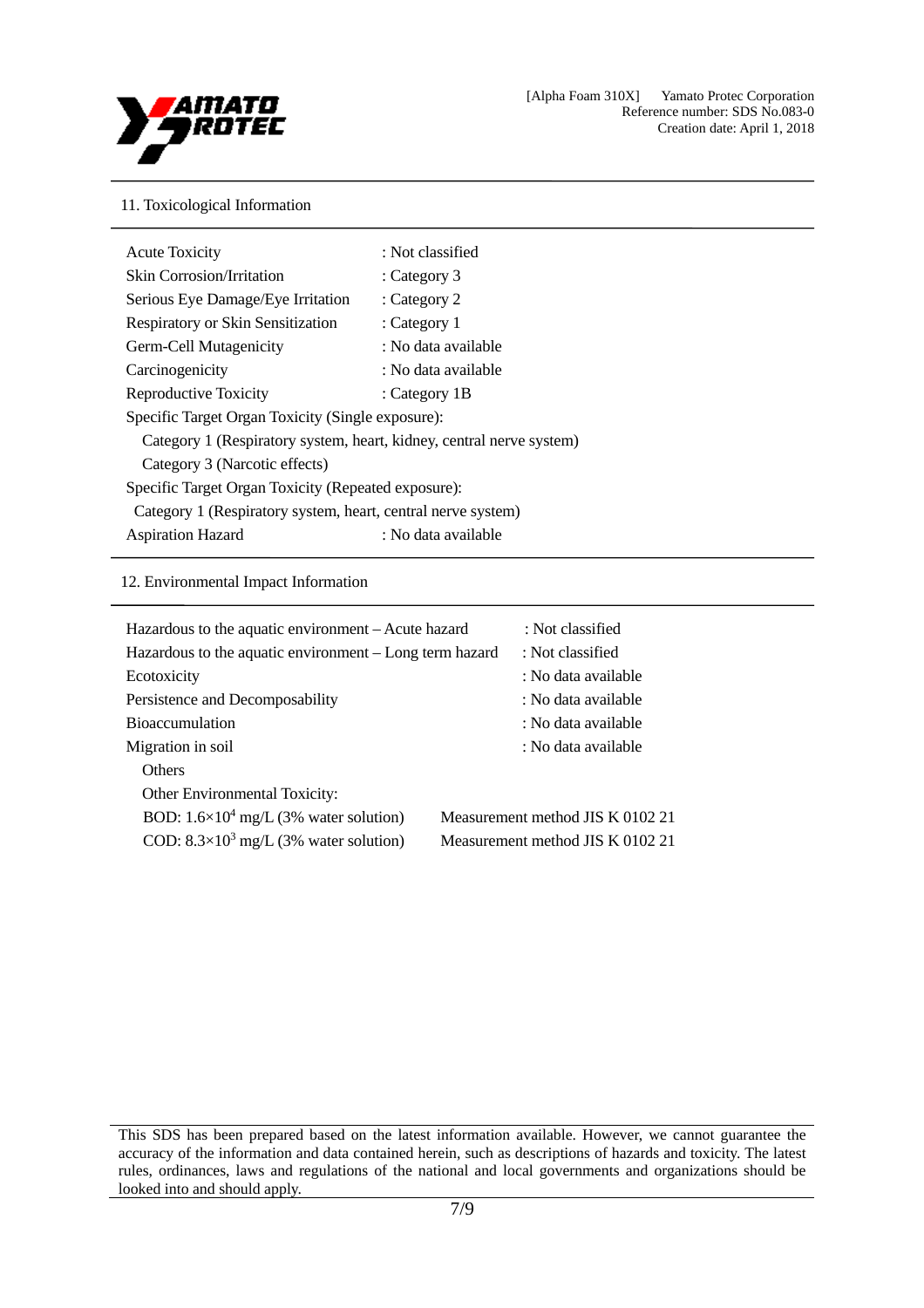

## 13. Disposal Considerations

#### Residual Waste

Disposal should be in accordance with applicable laws and local regulations. The substance should be disposed of by waste disposal contractors licensed by the Governor or by local public entities if appropriate. Waste disposal contractor, if used, should be well informed of potential hazards and toxicity from the waste.

## Contaminated Containers and Packages

Containers should be properly disposed of in accordance with applicable laws and local regulations. If containers are disposed of, their contents should be completely removed.

## 14. Transport Considerations

| <b>United Nations Number</b>               | : Not applicable                                   |
|--------------------------------------------|----------------------------------------------------|
| <b>Product Name</b>                        | : Not applicable                                   |
| United Nations Classification              | : Not applicable                                   |
| <b>Container Class</b>                     | : Not applicable                                   |
| <b>Marine Pollution Materials</b>          | : Not applicable                                   |
| <b>National Regulations:</b>               |                                                    |
| Land Regulatory Information                | Follow the provisions of the Fire Service Act      |
| <b>Aeronautical Regulatory Information</b> | Follow the provisions of the Civil Aeronautics Act |
| Maritime Regulatory Information            | Follow the provisions of the Ship Safety Act       |
|                                            |                                                    |